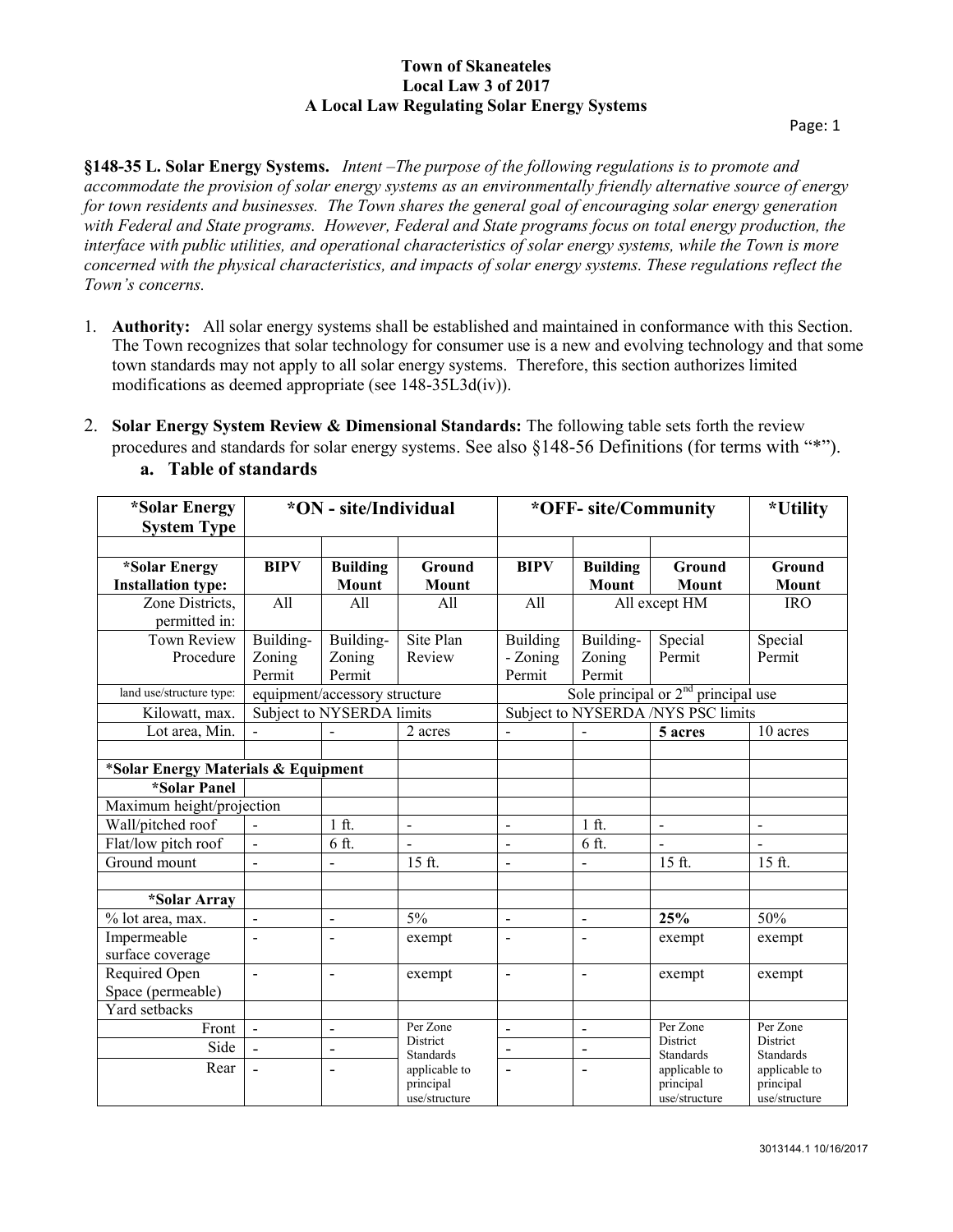## **Solar Energy System Review & Dimensional Standards (cont'd)**

- **b. Off-site/Community solar system** may be the sole principal use of a lot or may be co-located as second principal use with another principal use on a portion of a lot and shall be subject to town review and applicable standards. The solar collectors may be building-mounted or ground-mounted. The off-site/community system shall apportion solar collectors or electric output to individual endusers through a legally binding agreement and management system. This management system shall be documented, subject to town review and may show either: collective ownership and management by the end-users OR ownership and operation by a third party with long-term leases to the individual end-users. Examples of the managing entity include: subdivision homeowner association and other similar organization or a profit or nonprofit third-party.
- **c. Utility Facility system** may be the sole principal use of lot or may be co-located as second principal use with another principal use on a portion of a lot and shall be subject to town review and applicable standards.

#### **3. General regulations**

## **a. Safety and Security compliance**

- **i. Electrical Connections:** All solar energy systems shall be subject to electrical permit, inspection and certification for safe installation and operation.
- **ii. Utility Connection:** All power lines from the solar energy system for on-site consumption shall be located underground; interconnections to the public utility grid shall be subject to the requirements of the public utility. All lines and connections shall be installed by certified professionals and must meet all applicable federal, state and local electrical codes.
- **iii. Security:** ground mounted solar systems may be enclosed by fencing to prevent unauthorized access. Warning signs with the owner's contact information may be placed on the entrance and perimeter of the fencing.
- **iv. Maintenance and Inspection:** 
	- **1. The land, structures and equipment associated with all solar energy systems shall be maintained in good condition and in accordance with all requirements of this section.**
	- 2. Upon notice to the owner or his/her agent, the Codes Enforcement Officer and/or Town Engineer shall have the right at any reasonable time to enter the premises on which a solar energy system is constructed to inspect all parts of the installation and require that repairs or alterations be made if in his/her judgment there may be a deficiency in the operation or the structural stability of the system. If necessary, the Codes Enforcement Officer or Town Engineer may order the system to be secured or to cease operation. If the Codes Enforcement Officer or Town Engineer has reason to believe that an emergency situation involving danger to life, limb or property exists, the Codes Enforcement Officer or Town Engineer may enter the premises for purposes of inspecting the system without notifying the owner or agent in advance and order immediate correction. (See also Discontinuance).

#### **b. Visual Protection**

**i. Screening:** All ground mounted solar energy systems shall be screened to the extent necessary to minimize visual impacts to abutting residential properties and the public road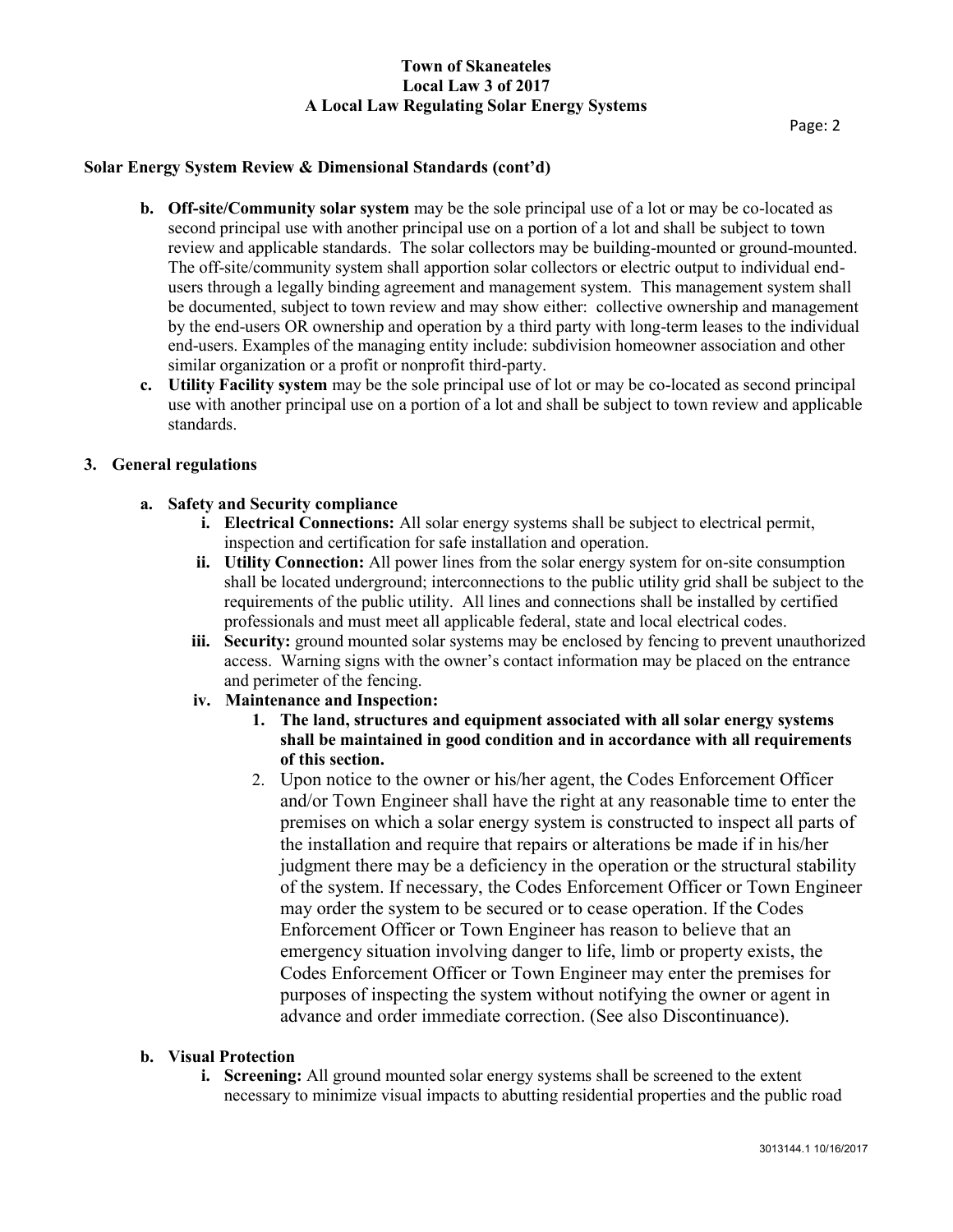ROW, taking into consideration site-specific conditions including topography, adjacent structures and roadways. Such screening may be accomplished using context-appropriate fencing and/or by preserving natural vegetation and providing additional landscape screening, as determined by the reviewing board.

- **ii. Glare:** All ground mounted solar energy systems shall be designed and located to minimize reflective glare.
- **iii. Significant view-sheds**: No ground mounted systems shall be installed in any location that would substantially detract from or block the view(s) of all or a portion of a view-shed listed or referred to in Appendix [**B]**of the adopted Town of Skaneateles Comprehensive Plan or in any future officially adopted Town planning document. Off-site ground mounted systems placed within a recognized view-shed and that are directly observable within 1 mile from points of public access such as Skaneateles Lake or public ROW shall be positioned and screened to minimize alteration of the existing view.
- **c. Other structures/improvements:** Any structures or improvements, such as driveways, parking, maintenance-storage buildings or offices incidental to off-site systems shall be subject to all zone district dimensional requirements normally applicable to the site.

## **d. Exemptions and waivers**

- **i. Agricultural exemption**: When an on-site solar energy system is part of a farm operation located within an agricultural district as defined in Article 25AA of the NYS Agriculture and Markets Law, it shall be considered to be part of the farm operation and shall be exempt from the requirement to obtain a special permit or site plan review as set forth in *§148-35L2* above. An Off-site Community or Utility system co-located on farm land **as an unrelated and** separate principal use shall NOT be considered an **exempted agricultural activity** and shall be subject to the provisions of this section.
- **ii. Setback/Height limited exemption building mounted systems:** Building mounted systems that otherwise comply with dimensional requirements in §148-35L2 above may encroach into minimum required setbacks or exceed maximum height limits by up to **[one (1) foot]**.
- **iii. Conflict with Federal or State Solar Programs:** In the event that there is conflict between the requirements of Federal and State solar energy programs and Town Zoning requirements the Board or Codes Enforcement Officer may adjust these Zoning requirements for a specific proposal to make reasonable accommodations among conflicting requirements.
- **iv. Modification for technological changes:** §148-35L assumes that building mounted solar energy systems are designed as flat rectangular panels mounted flush or parallel to a building and that ground mounted systems are installed on two support posts with minimal disturbance of the ground surface. During Site Plan or Special Permit review the dimensional limits (height, setback) for solar energy systems may be modified by the reviewing board upon a finding that changes in solar technology require reasonable and minor adjustments to dimensional limits to enable installation of a solar energy system. The reviewing board may increase the setback encroachment by not more than **one (1) foot** and/or increase the height limit by an additional **10%.**
- **v. Impermeable Surface Coverage-Required Open Space limited exemption:** All ground mounted systems are exempt from Required Maximum Impermeable Surface Coverage and **Required Minimum Open Space (permeable surfaces)** based on the observation and finding that existing mounting materials and installation methods result in negligible disturbance to the ground and any drainage systems, provided however, that the supporting posts and associated footings are no more than one (1) sq. ft. in area for each support post.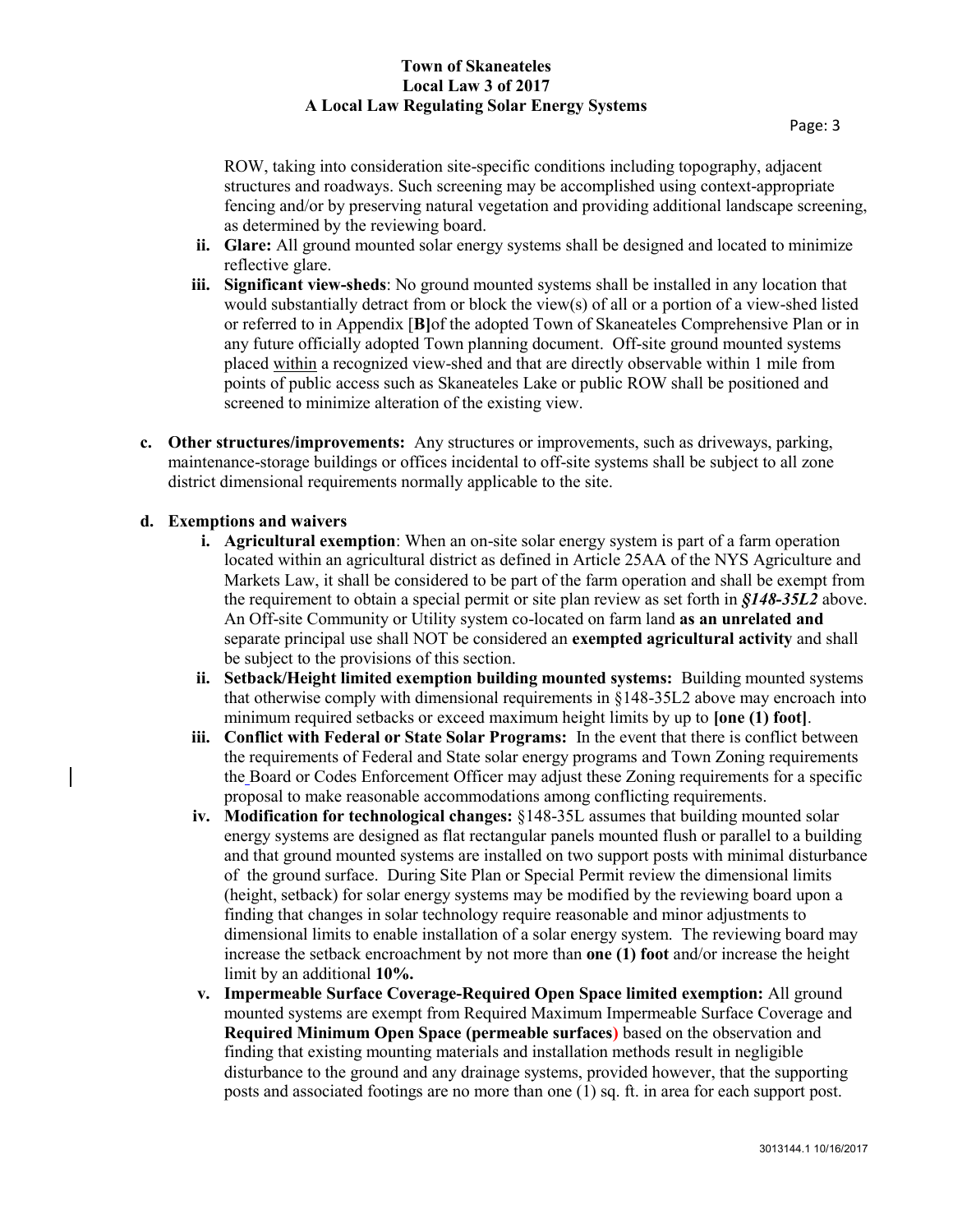Any posts, footings or structural bases for solar energy systems exceeding one (1) sq. ft. shall be subject to Impermeable Surface Coverage and Open Space requirements.

## **e. Nonconformities**

- **i. Pre-existing solar systems:** Any solar energy system installed prior to **(effective date)**, may continue to operate and be maintained and repaired. Any expansion of an existing solar energy system shall be in conformance with this Section.
- **ii. Nonconforming uses:** A solar energy system may be installed on a lot occupied by a nonconforming use in compliance with this Section.
- **iii. Nonconforming structures:** A solar energy system may be installed on a lot occupied by a nonconforming structure in compliance with this Section, provided that it does not increase the nonconformity of any structure. The solar energy system setback and height exemptions shall apply.
- **iv. Nonconforming lots:** A solar energy system may be installed on a nonconforming lot provided the following conditions are met. Building mounted systems may be installed on conforming structures in compliance with this section. Ground mounted systems may be installed on nonconforming lots that have insufficient lot area or lot width provided that the solar energy system can meet the minimum applicable setback requirements applicable to principal buildings specified in  $\S 148-12G(1)(a)$  and that the lot has a minimum lot area of 20,000 sq. ft.

## **f. Discontinuance**

- **i. Decommissioning.** If a solar energy system ceases to perform its originally intended function for more than 12 consecutive months as determined by the property owner, the property owner shall remove the system and associated equipment no later than 90 days after the end of the twelve month period.
- **ii. Mandatory Removal:** If the Codes Enforcement Officer, on the basis of investigation or information received determines that a solar energy system is inoperative or its use has been discontinued, the Codes Enforcement Officer shall provide written notification to the property owner. The owner shall either substantiate to the satisfaction of the Codes Enforcement Officer that the solar energy system is still operating or obtain a demolition permit from the Codes Enforcement Officer to decommission the system as provided in paragraph  $(\S 148-35 \text{ L}(3)\text{f}(i))$  above within one year of said notification. Failure to obtain a demolition permit to remove the discontinued solar energy system in accordance with these regulations shall be a violation of this section, and at the option of the Town Board, the Town Board may cause the solar energy system to be removed. All expenses incurred by the Town to remove the solar energy system shall be assessed against the land on which the solar energy system is located and such expenses shall be levied and collected in the same manner as provided in the Town Law for the collection of a special ad valorem levy (See also Inspection).

# **4. Supplemental Submissions for Solar Energy Systems**

The following are additional and specialized submissions for solar energy systems that shall accompany, applications for building permit, Site Plan Review, Special Permit or Variance.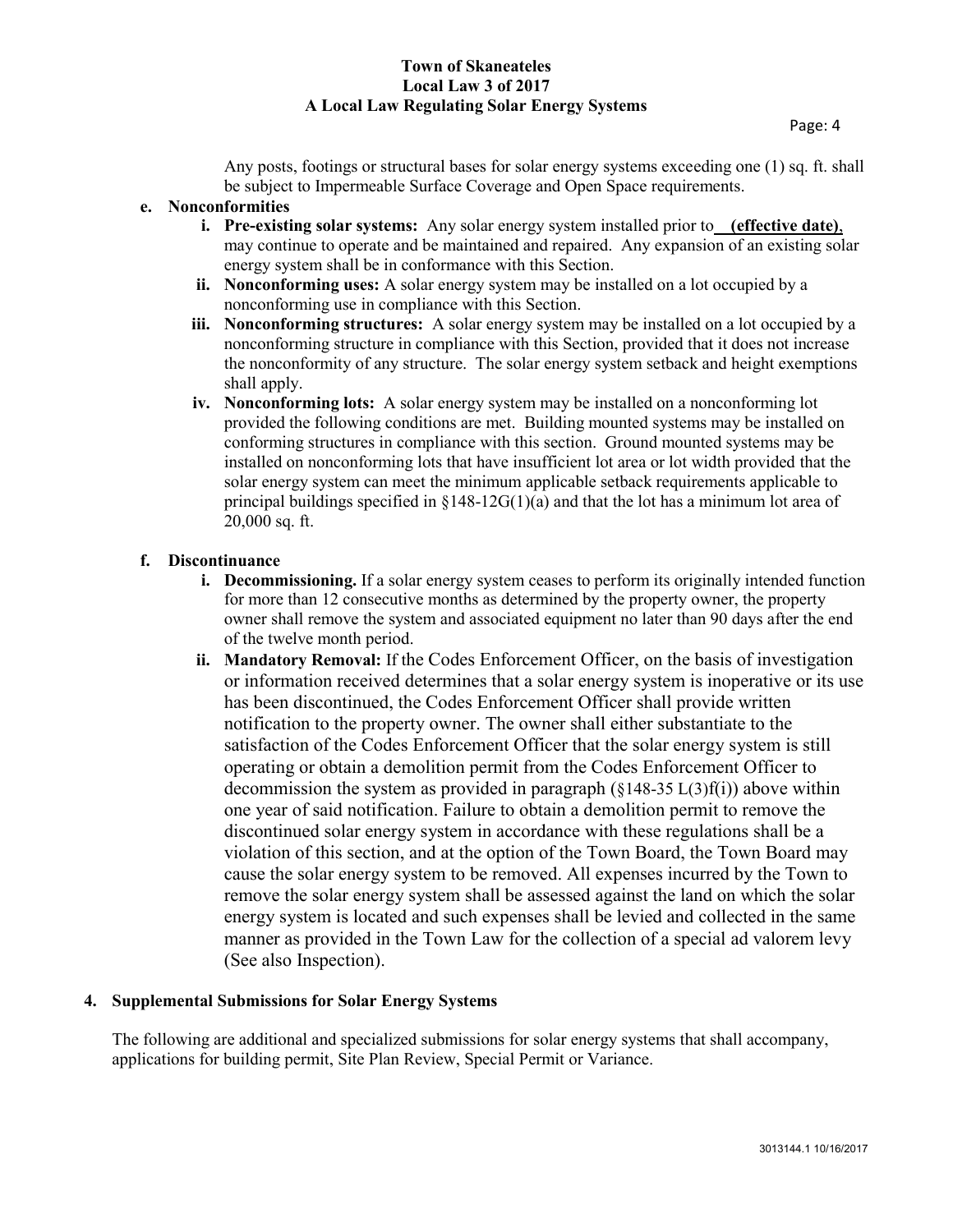- **a. Statement of Compliance:** All applications for solar energy systems shall provide documentation of compliance or the status of pending compliance with applicable requirements of NYSERDA, NYS PSC or any other regulatory agency with jurisdiction over the application.
- **b. Utility notification**: Applications for solar energy systems that will have a utility connection shall include a signed interconnection agreement or letter of intent with the interconnecting utility company.
- **c. Manufacturer/installation Specifications**: Documentation from the manufacturer w/graphics shall be supplied to the town for all solar energy systems.
- **d. View-shed analysis:** All off-site/community and utility ground mounted systems shall include a site location map showing the site of the proposed placement of the solar energy system and its relationship to potential views from public access points within 1 mile of the site for each view shed recognized in Town Comprehensive Plan. Photo simulation of the impact of the proposed energy system may be required by the reviewing board.
- **e. Landscaping plan:** All ground based systems shall include as part of its Site Plan documentation information of existing and proposed site drainage, vegetation and strategies for screening.

## **5. Supplemental Review Standards for Solar Energy Systems**

The following are additional and specialized standards for solar energy systems that shall be considered by the reviewing board and shall be in addition to the general review standards applicable to Site Plan Review, Special Permit or Variance.

- **a. Site Plan Review – Special Permit:** Solar energy systems required by this Section to obtain a Site Plan Review or a Special Permit shall comply with the procedures and standards of the applicable sections of §148-13 through §148-20
- **b. Building mounted arrays** may be arranged with minimal horizontal or vertical separation of panels. Building mounted the panels may be parallel to the wall/roof surface or when placed upon a flat or low slope roof angled to maximize exposure to solar radiation. The projection beyond the wall/roof plane is measured along a perpendicular line extending out from the wall/roof plane to the surface plane of the panel. (see also Table of Standards and Exemptions for setback – height)
- **c. Ground based arrays** are typically arranged in rows with minimal side-to-side separation of panels and with an intermediate access path between rows of sufficient width for a person to walk for maintenance and to facilitate surface water run-off. Ground based arrays are regulated as a percentage of lot area per §148-35L (2). The exterior limits of the entire solar array with intermediate access paths are to be included within an array perimeter drawn upon a site plan. The basis of solar array coverage is the area contained within the array perimeter and shall be measured in square feet and as a percentage of the total lot area. Ground mounted panels are placed on vertical posts above the ground and angled to maximize exposure to solar radiation. The height of panels above the ground is measured along a perpendicular line extending up from the ground plane to the highest point of the solar panel.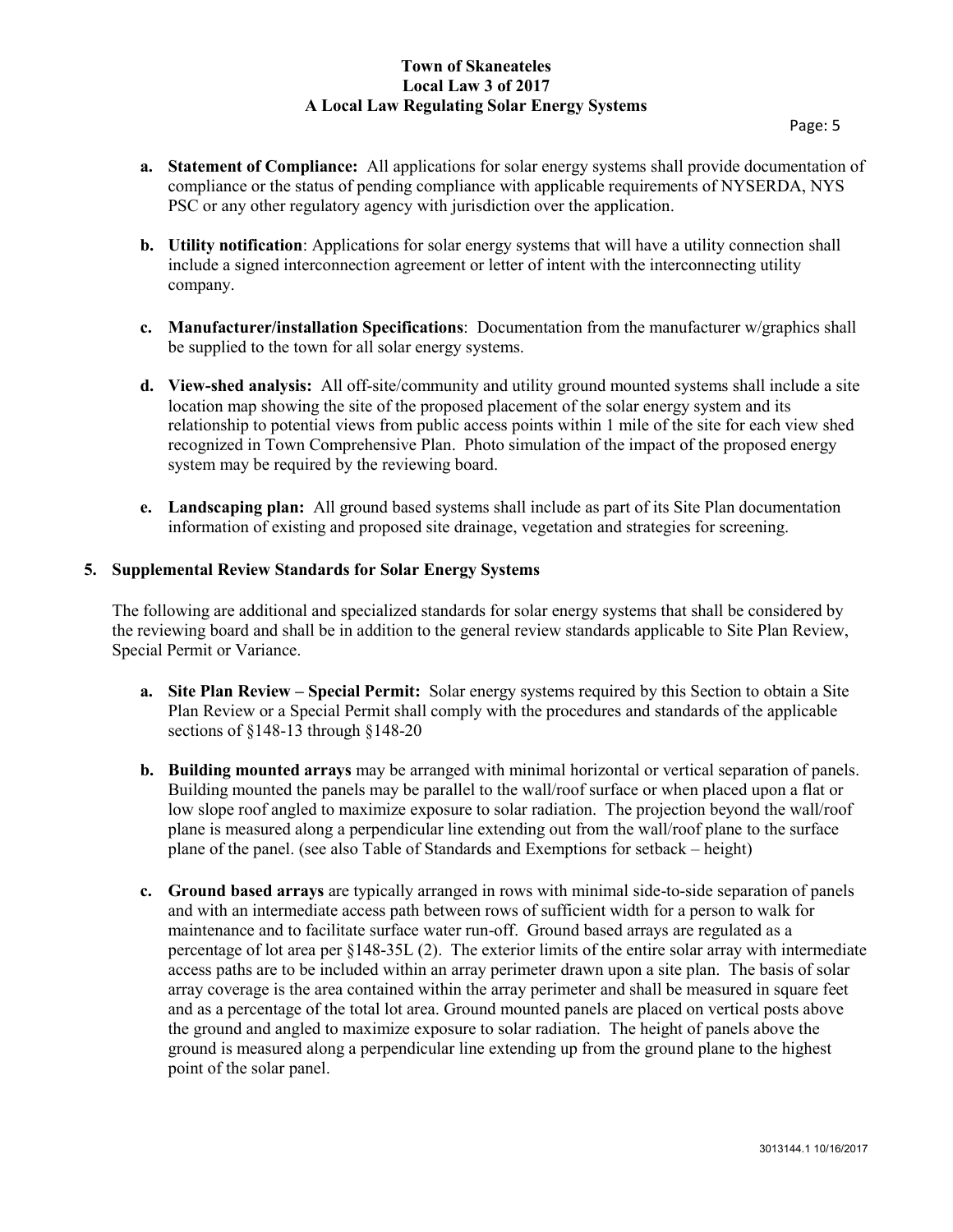- **d. Coverage for Ground mounted Array:** A ground mounted solar array shall be evaluated by the Planning Board for the cumulative effect upon ground coverage of the grouping of solar panels. The Planning Board shall find (1) the area contained within the solar array is within the required zone district required setbacks established for a principal structure; (2) the proposed array is within the maximum allowable percentage of lot area (set forth in table above); (3) the intermediate paths between panel rows included in the array are reasonable and adequate for equipment and ground maintenance;(4) the ground within the array is covered with vegetation or appropriate permeable materials; and (5) that all surface water run-off is able to be directly absorbed into the ground and will be compatible with existing or planned drainage patterns for the site.
- **e. Agricultural land:** All off-site ground mounted solar energy systems shall avoid to the extent practical the placement of ground mounted solar arrays on land currently used for agricultural purposes or that has agriculturally viable soils.

# **Definitions: (TO BE INCLUDED into the Definition section 148-56, see under: "SOLAR")**

# **SOLAR ENERGY SYSTEM TYPES:**

- 1. **On-site – Individual System:** solar collectors producing electric power directly for the on-site end-users (such as individual residential dwellings or businesses). The solar collectors may be BIPV, buildingmounted or ground-mounted and are subject to applicable standards of this code. On-site systems are considered accessory to the function of the principal use.
- **2. Off-site – Community System:** solar collectors producing electric power via a public utility network primarily to off-site end-users (such as individual residential dwellings or businesses).
- 3. **Utility Facility:** solar collectors operated by a public utility located on land primarily used to produce and transmit electric power for general off-site energy consumption. A public utility is an entity which operates as a monopoly, and whose rate charges to customers are established by NYS Public Service Commission.

## **SOLAR ENERGY INSTALLATION TYPES:**

- **1. Building Integrated Photovoltaic (BIPV):** BIPV is an alternative to traditional roof or façade materials (e.g. wood, asphalt, metal, brick) historically used to cover, enclose, protect and decorate structures. BIPV adds the solar energy power generation function to the protective and decorative functions of traditional material and is integral to a building's structure, not altering the relief of the structure. Examples of BIPV may be roof shingles or tiles, siding, paneling, laminates, or glass that integrate photovoltaic function.
- **2. Building Mounted:** Solar panels attached to a roof or building façade and subject to the applicable standards of this code **[per §148-35L 2 & 3]** (see also definition Solar Energy Materials & Equipment: Solar Panel).